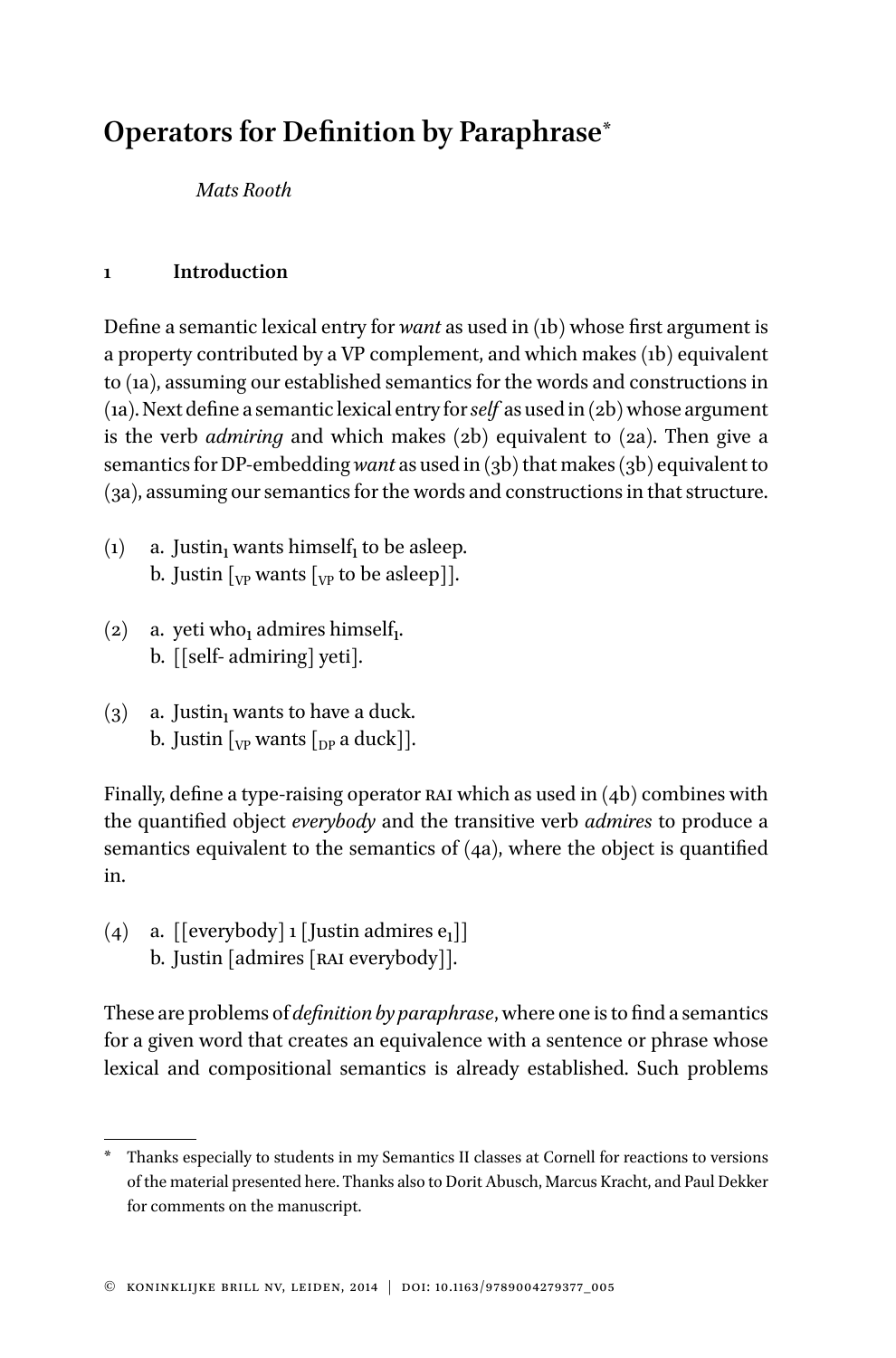

figure 1 *On the left, a semantic derivation for (1a). On the right, a skeletal derivation for (1b).*

come up in semantics problem sets. In research, definitions by paraphrase are used as a clue to lexical-semantic primitives and compositional patterns (e.g. Zimmermann 2006), even when the paraphrases are felt to approximate. Or as in (4), a technical problem can be posed as a problem of definition by paraphrase.

Here is a marginally useful recipe for solution, illustrated for (1). On the left in Figure 1 is a textbook semantic derivation for (1a). Each node is labeled with a denotation expressed as a lambda term, and a semantic type given using Link type labels (Link 1979). The denotations are relative to a world of evaluation *w* and assignment function *g* that gives values for free variables. The expressions are built up from lambda, variables, logical vocabulary, and function primitives such as **sleep**, which is a two-place function that maps a world and an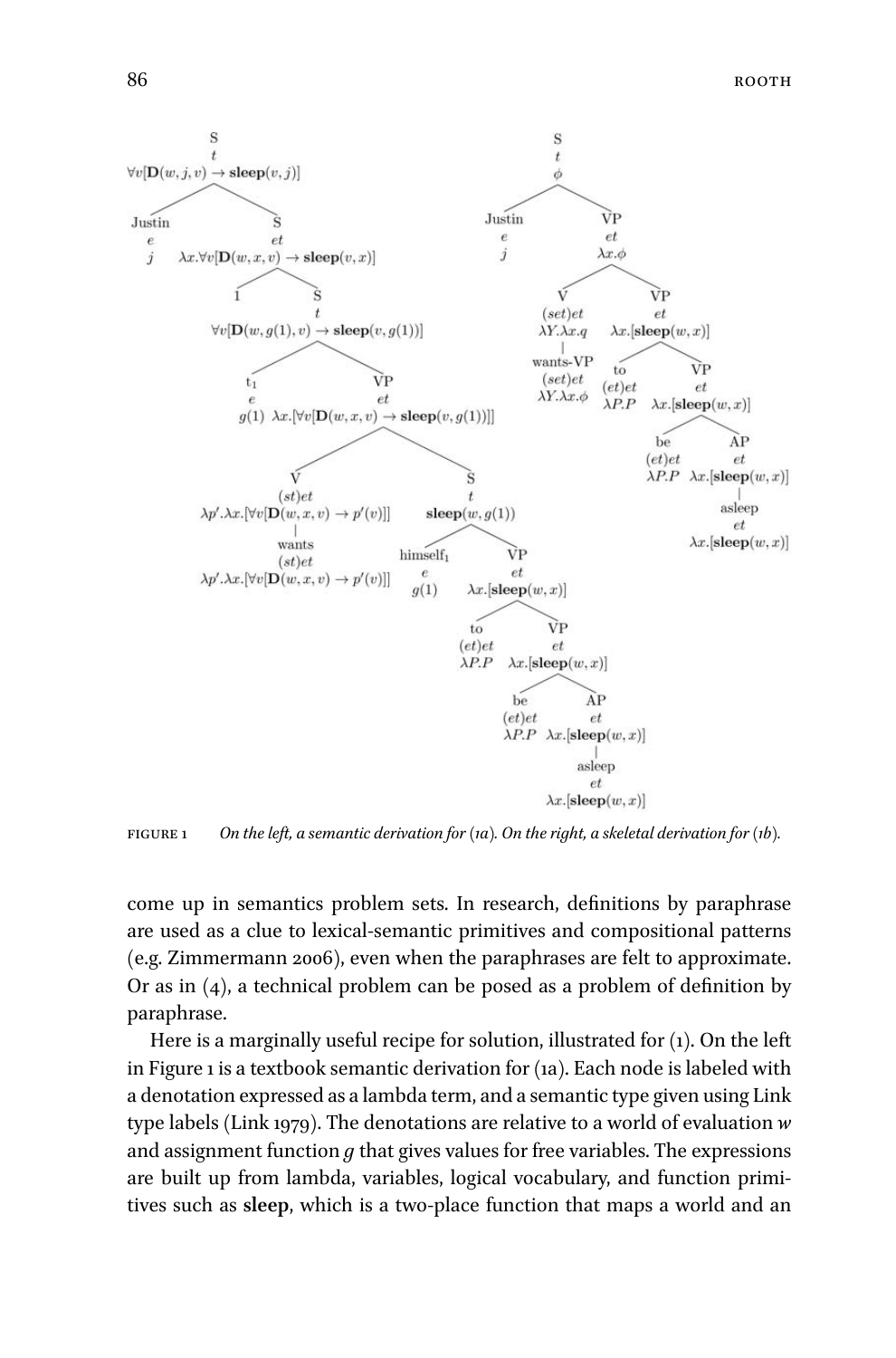individual to a truth value. **D** is a primitive attitude modality, with  $D(w, x, v)$ understood as "*x*'s desires in world *w* are satisfied in world *v*". The semantic rules that are used are function application, variable binding, and function application after binding of the world variable for the argument—so-called intensional function application, which applies at the higher VP node (Heim & Kratzer 1998). The subject *Justin* is quantified in, in order to obtain a closed interpretation. In the formula at the top, *w* and *v* are world variables, and the semantics of (1a) with respect to a world of evaluation *w* is being rendered as "in any world  $\nu$  that satisfies Justin's desires in  $w$ , Justin is asleep." On the right in Figure 1 is a skeletal derivation for the second sentence, which shows the meaning of *want*<sub>*VP*</sub> as a lambda term with a dummy body  $\phi$ . The lambda variables correspond to the complement VP (the variable *Y*) and the upstairs subject (the variable *x*). To solve the problem, we need to substitute the right thing for  $\phi$ . It is clear that some combination of the lambda variables *Y* and *x*, the **D** relation, and logical spices are needed. This is loosely represented in (5a). Trying things out, we may arrive at (5b) as a denotation for *want-VP*, and verify as in Figure 2 that it produces the required equivalence.

$$
\begin{aligned} \text{(5)} \quad \text{a. } \lambda Y \lambda x [\ldots x \ldots Y \ldots D \ldots \forall \ldots y \ldots w \ldots \rightarrow \ldots] \\ \text{b. } \lambda Y \lambda x [\forall v [D(w, x, v) \rightarrow Y(v)(w)]] \end{aligned}
$$

This is a recipe that lists the ingredients, and then concludes abruptly with an instruction to combine them in the necessary way—something that calls for creativity or experimentation. The solution itself has an interesting positive point though. (5b) as used in Figure 2 produces a result that is not just semantically equivalent to the target, but syntactically identical to it as a lambda term. It turns out that the other problems can also be solved to give a result that is syntactically identical to the target, in the sense of being an alphabetic variant of it. This suggests that it might be possible to solve problems of definition by paraphrase syntactically, by some kind of tree-geometric manipulations and/or type-raising operators at the syntax-semantics interface. Figure 3 illustrates syntactic equivalence as lambda-terms for the *self*- problem.

### **2 The Scoping Method**

In Figure 2, *wantVP* combines with arguments *to be asleep* and *Justin* that are also present as constituents in the compositional structure for the target. Suppose that starting from the target derivation, we scope these constituents out in two steps: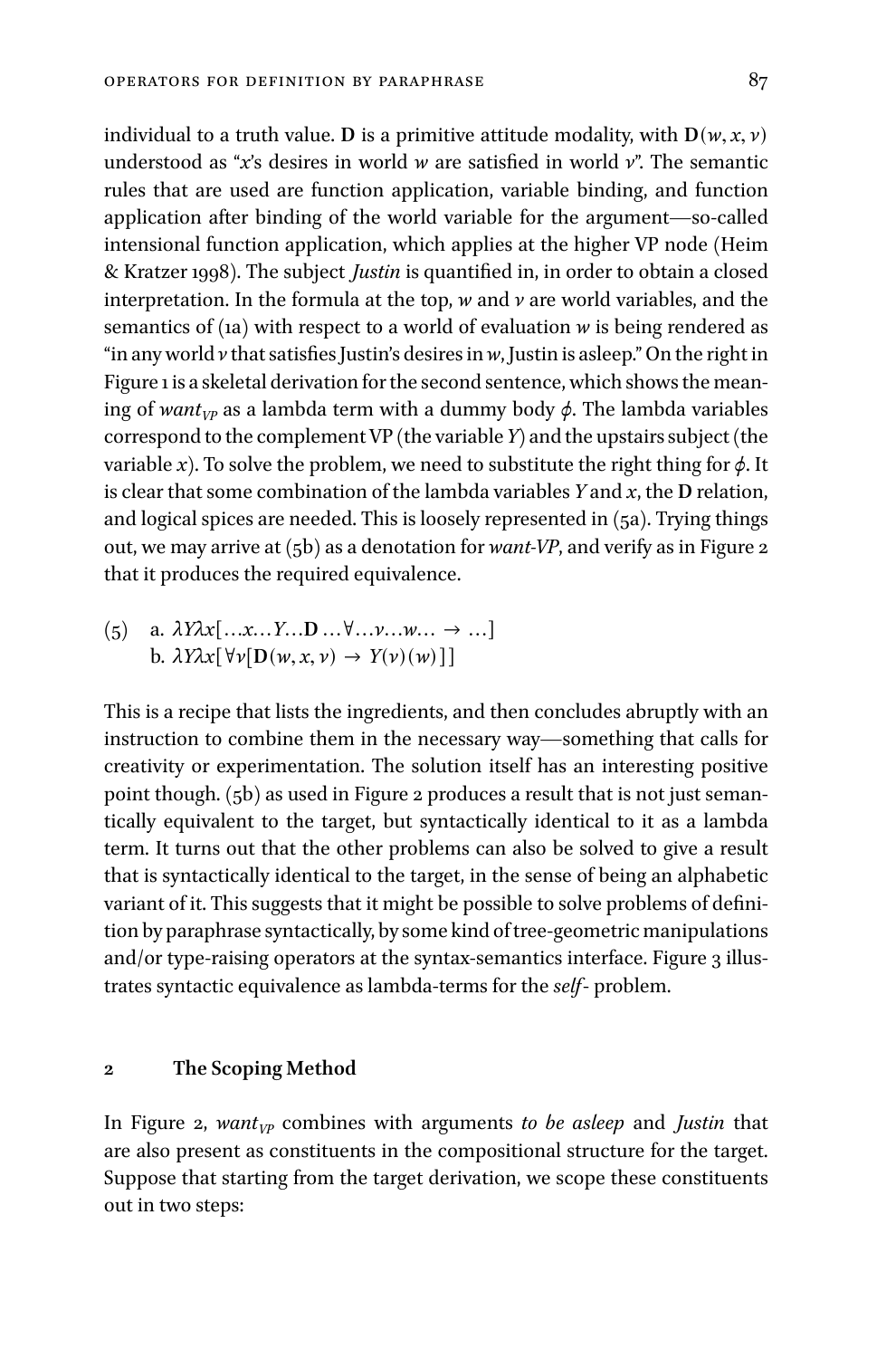



(6) a.  $[[_{NP}$  Justin]  $[\langle 1, e \rangle]$   $[t\langle 1, e \rangle]$  wants  $[s]$  himself<sub>1</sub>  $[y]$  to be asleep]]]]] b.  $[[_{NP}$  Justin]  $[[_{VP}$  to be asleep]  $[\langle 2, set \rangle]$   $[\langle 1, e \rangle]$   $[t\langle 1, e \rangle]$  wants  $[s]$  himself<sub>1</sub>  $\mathfrak{t}_{\langle 2,\,\text{\tiny set}\rangle}$  ]]]]

Using the intensional type *set* for the trace of the VP in the second movement will ensure that scoping out VP does not change interpretation, because the moved constituent is modally closed. Another point about the VP movement is that it is a "zippering" QR, where the landing site for movement is between the moved subject and its binding index.In this process, the derivation at the left in Figure 1 has been unzipped into a right-branching structure, putting two arguments at the top, and the corresponding binders in a second block below them. Zippering LF movement (QR) is nothing new as a tree-geometric operation it just involves a particular choice for the target of movement. Sauerland (1998) disscussed an application of zippering QR to the semantics of cumulative predication, and Barker (2007) used it in an analysis of comparatives, in both cases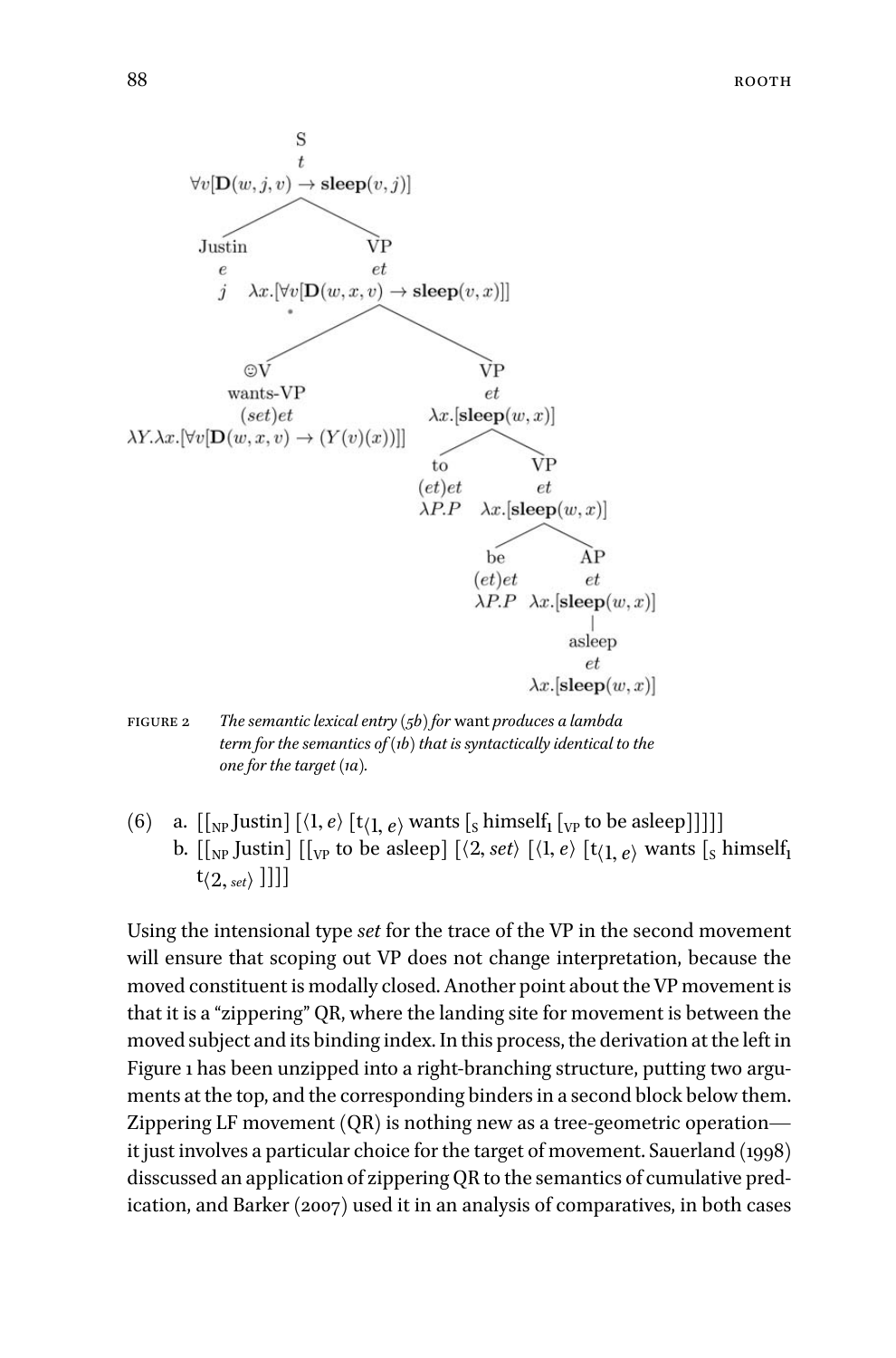

figure 3 *Syntactically equivalent results in derivations for* yeti who admires himself *and* self-admiring yeti

in connection with non-standard semantic interpretations for scope. Here the semantic interpretation is the standard one.

Figure 4 is a semantic derivation for the unzipped paraphrase. As expected, we see the same result as in the the original derivation for the paraphrase. The new part is that the higher levels of the tree are isomorphic to the semantic derivation in Figure 2 for VP-embedding *want*. The two-place abstract [1 [2 [...]]] that is marked with smiley in Figure 4 is annotated with the same lambda term as the verb *wants-VP* that is marked with smiley in Figure 2. And they combine with the same arguments in the same order. In consequence the interpretations at the top in the two derivations are syntactically equivalent as lambda terms, and the interpretation of the abstract  $[1 \ 2 \ldots]]$  can be used as a systematically derived interpretation for the verb *want-VP*, as shown in (7). One way of thinking about this is that if *want-VP* were syntactically complex and had exactly the syntax of the abstract  $\lceil 1 \rceil 2 \lceil ... \rceil$ ], then the derivation for the VP-complement example would be isomorphic all the way down to the derivation for the unzipped paraphrase. See Figure 5.

 $(7) \quad [\text{want}_{VP}] =_{def.} [[1[2[...]]]]$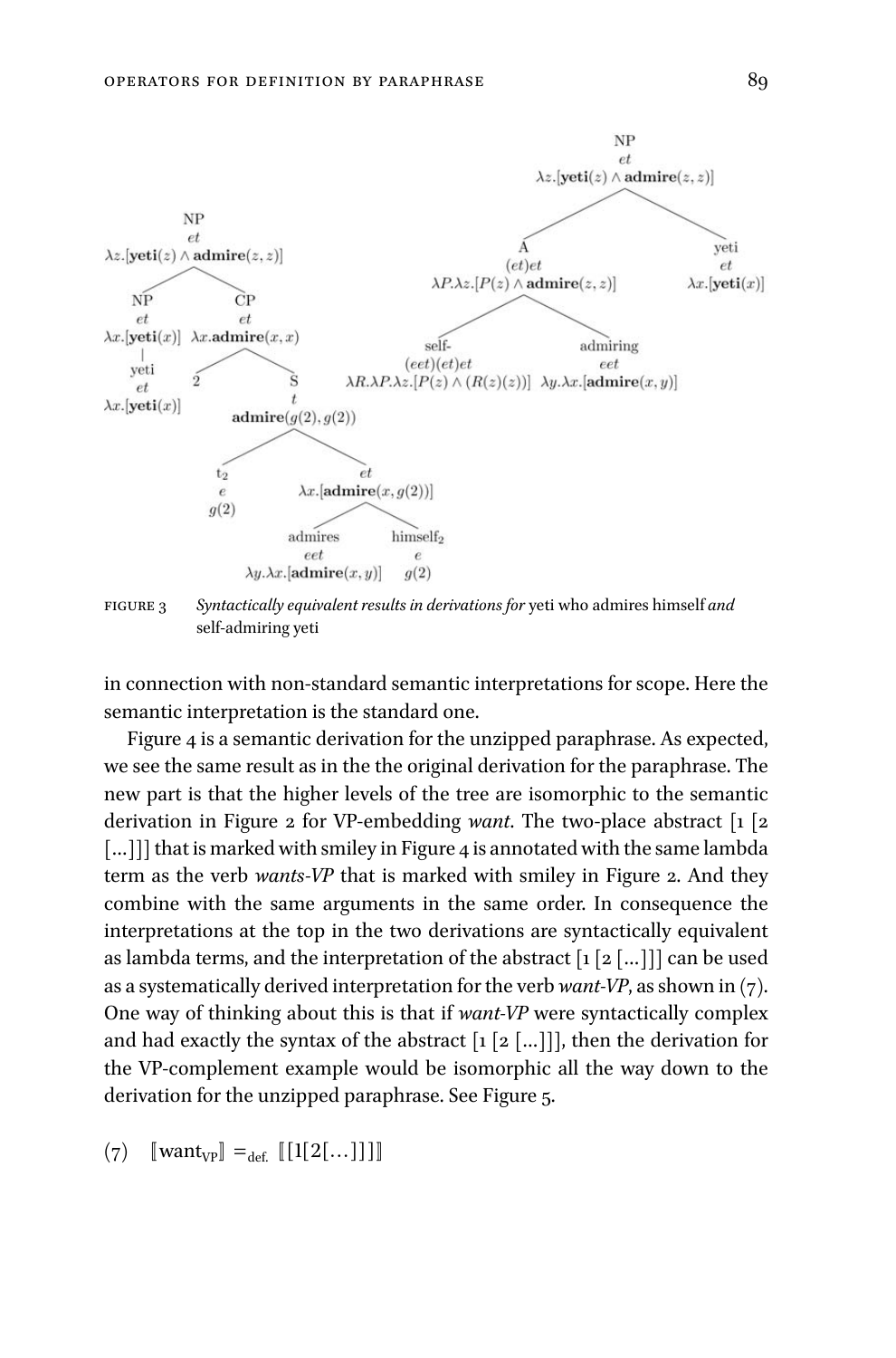

figure 4 *The derivation on the left in Figure 1 unzipped. Working from the position between VP and 2 in the tree, the VP complement and matrix NP subject are above (in that order), and the corresponding binders 2 and 1 below (in that order).*

To obtain the equivalence, it is essential that unzipping the derivation for the paraphrase does not affect the semantics. In this case, this is so because of the intensional variable used for the trace of VP<sub>2</sub>. A related technical point is that at the position of the trace, the trace semantics has to be applied to the local world of evaluation in order to fit it into the local compositional context. This can be achieved with a special "intensional traces and pronouns rule", or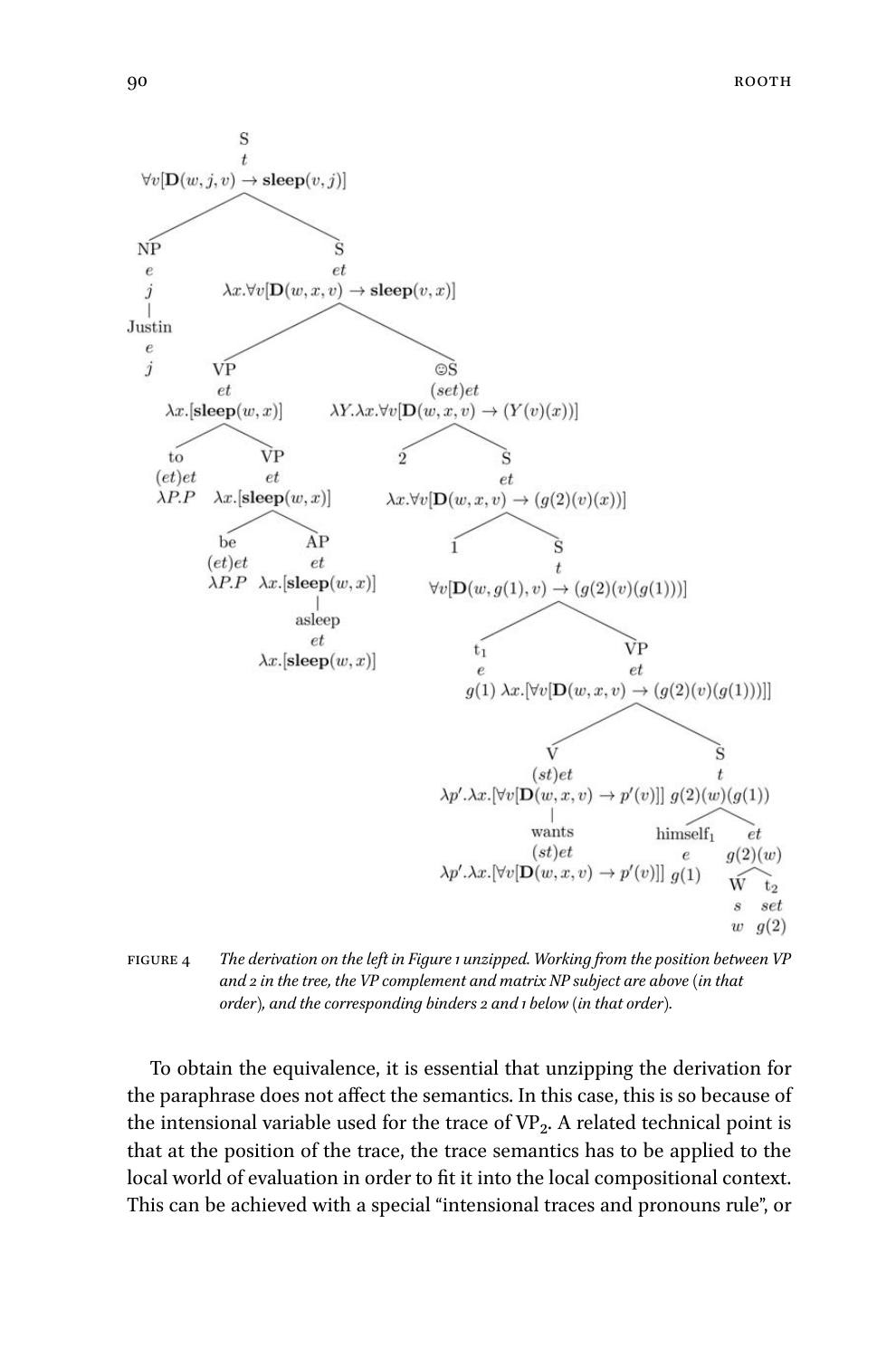

figure 5 *The lambda abstract [2 [1 …]] from the unzipped paraphrase used as a syntactic definition of VP-embedding* want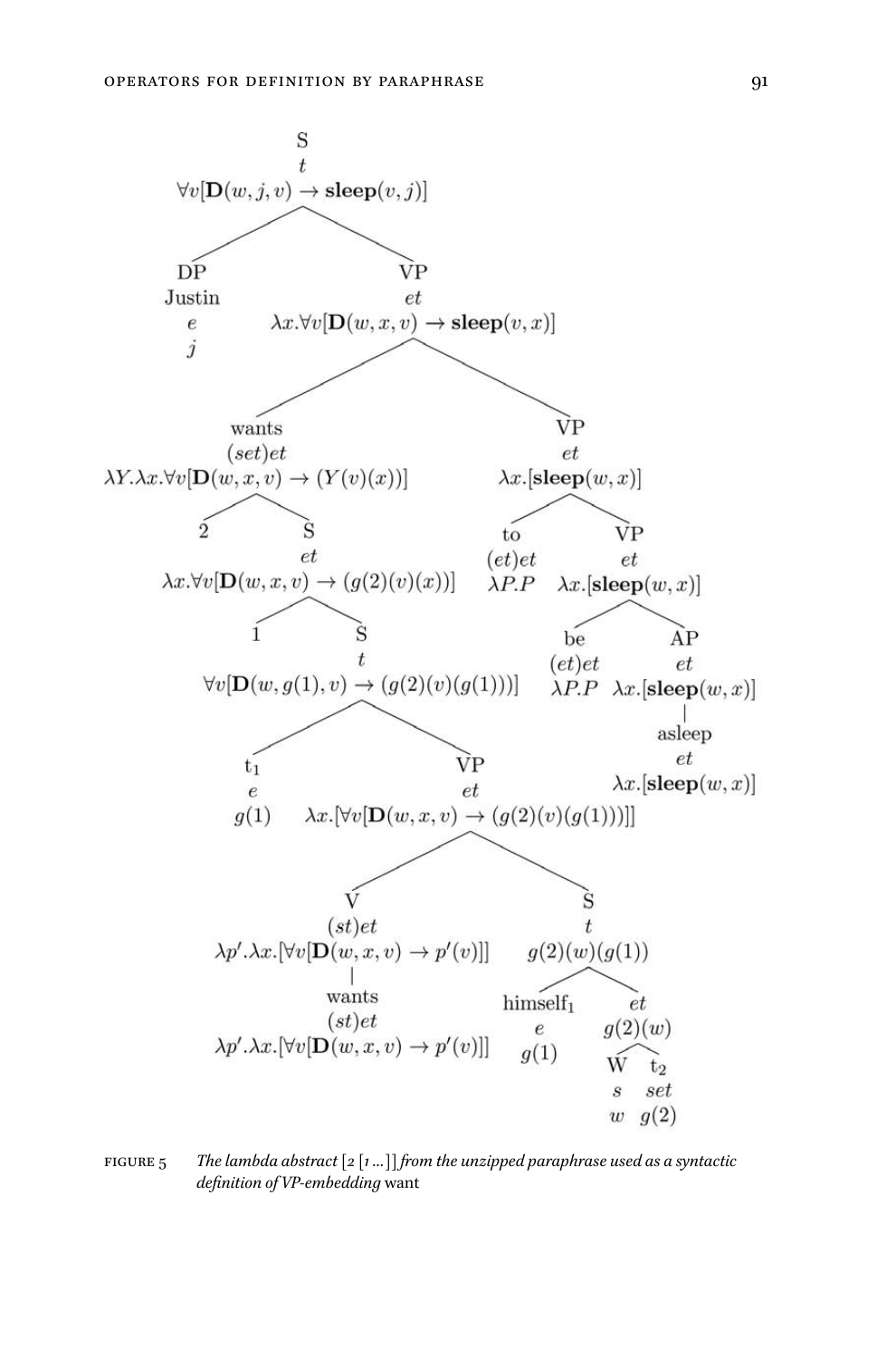as in Figure 4 by putting the world variable explicitly into the tree; see Abusch (2012) for a statement of the intensional trace rule and an application of it. In generalizing the procedure, intensional variables should be used systematically for higher-type arguments.

Note that we obtain an equivalence between  $(8a)$  and  $(8b)$  for any NP<sub>1</sub> and  $VP_2$ , not just the particular ones seen in (1).

(8) a.  $NP_1$  wants him/himself  $VP_2$ . b.  $NP_1$  wants  $VP_2$ .

Turning to the self-example, since in (2b) *admiring* and *yeti* are to be the arguments of the morpheme *self* -, the pattern of definition is the same, because there are two arguments. Figure 6 shows the result of definition by paraphrase, with the syntactic abstract coming from an unzipped paraphrase used as a syntactically structured definition for the target word. Vertiginously, the syntax tree below *self*- consists entirely of variables and binding indices. The derivation in Figure 6 uses an extensional system of interpretation.

The derivations in this section were computed using the derivation calculator designed and implemented by Lucas Champollion and his colleagues (Champollion & Tauberer & Romero 2007, Champollion & Tauberer & Romero & Bumford 2013).

#### **3 Operators for Definition by Paraphrase**

This section reworks the procedure from Section 2, using type-raising operators in place of syntactic scoping. The goal is to tie the combinatory syntax of the defined word with the derived semantics, and to derive that semantics completely mechanically. This will be done with some cross-categorial operators that are employed uniformly. The procedure is illustrated in (9) for the problem of defining the operator rai that combines with a quantified nominal, a transitive verb, and its subject to quantify in the nominal with minimal scope. As shown in (9a), the first argument in the source derivation is modified with an operator A3 (for the argument that is third from the last). The second argument (the transitive verb) is modified with A2 (for argument that is second from the last), and the last argument in the source derivation (the subject) is modified with A1 (for last argument). The operators A1, A2, and A3 are designed so that both the target meaning for RAI, which is (9b), and its target syntactic category, which is (9c), can be extracted trivially from the semantics and categorial syntactic category for (9a).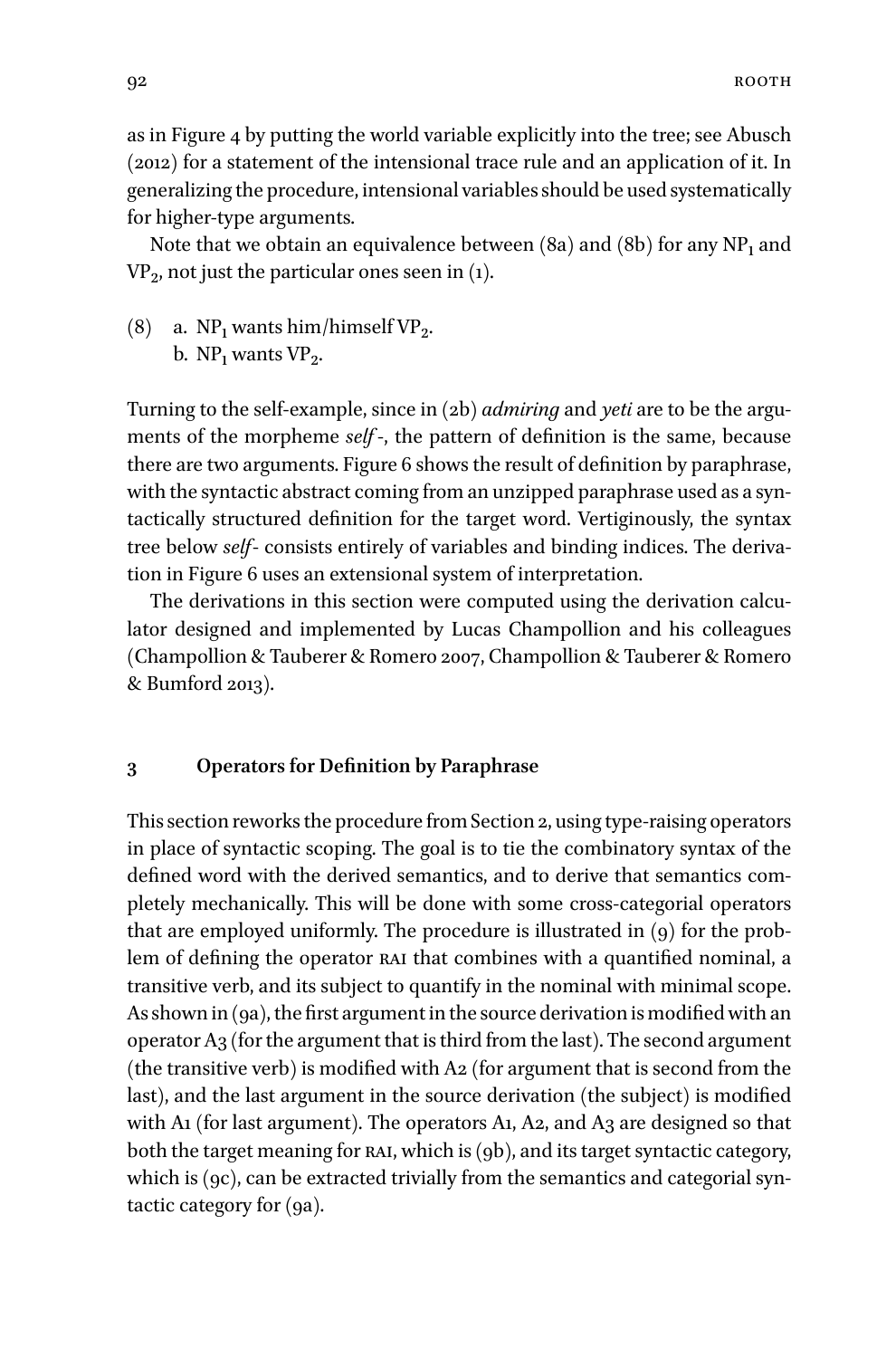

figure 6 Self*- in* self-admiring yeti *defined by paraphrase from* yeti who admires himself

- (9) a. (A1 Justin) (A2 admired) (A3 somebody) b.  $\lambda r \lambda r_1 \lambda r_2$ .  $r(\lambda r_3, r_1(r_3)(r_2))$ c.  $(((((e\backslash t)/e)\backslash(e\backslash t))/(t/(e\backslash t)))$ 
	- d. [Justin [admired [RAI somebody]]]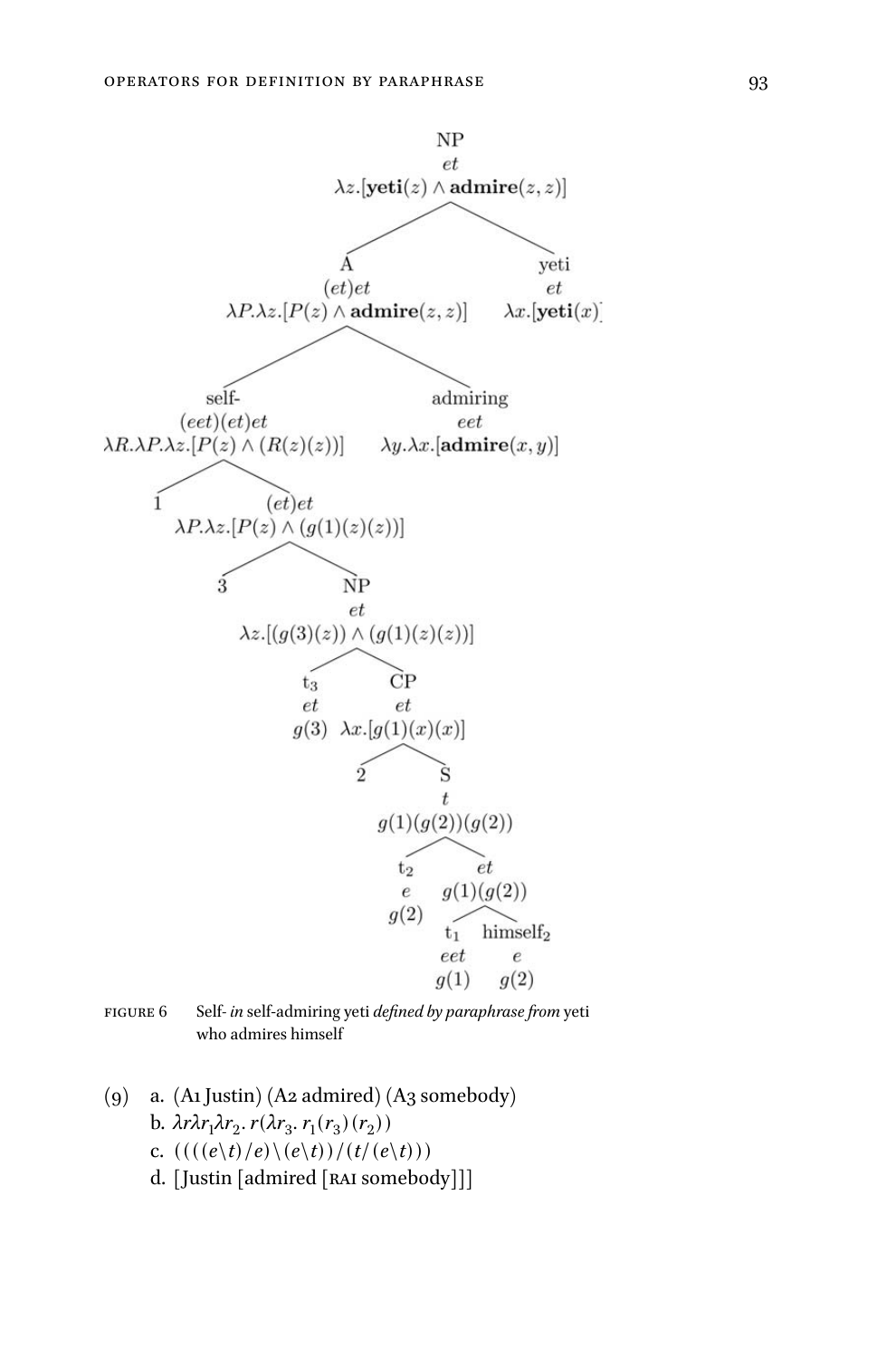We have switched to a categorial syntax, where a transitive verb has category  $((e\backslash t)/e)$ , a subject generalized quantifier has category  $(t/(e\backslash t))$ , and a verb phrase has category  $(e\backslash t)$ . This already determines the category  $(9c)$  of RAI: something with this syntactic type combines with a generalized quantifier on the right (the object), then with a transitive verb on the left, then with the individual type *e* on the left, to produce the sentence type *t*.

My definitions for the A-operators use the continuation scope calculus of Shan & Barker (2006). For our purposes this calculus can be characterized as using special categorial symbols of the form  $c/(a\|b)$ . Something of category  $c\mathcal{L}(a\mathcal{L})$  has the local combinatory properties of category *a*, and takes scope at category *b* to produce something of category *c*. To illustrate, (10a) characterizes the category symbol for a scope-taking DP *everyone*. It has the local category *e*, because it has the local combinatory properties of (for instance) a proper name. And it takes scope at the sentence category *t*, resulting in something that again has type *t*. (10b) shows the category for the quantificational determiner*every*. It first takes an NP argument on the right, resulting in a scope-taking quantifier. NP is represented categorially as  $e\mathcal{R}$  the idea is that NP is similar to the VP type  $e\backslash t$ , but can not directly act as a functor in the syntax. The indexed slash category  $e\mathord{\setminus_{N}} t$  can only be used syntactically as an argument of something else, such as*every*.

| (10) |                       | category                                             |  | local scope result argument |
|------|-----------------------|------------------------------------------------------|--|-----------------------------|
|      | everyone $t/(e \, t)$ |                                                      |  |                             |
|      | every                 | $(t\llbracket (e\rrbracket t))/(e\rrbracket_{N}t)$ e |  | $e\mathcal{R}_{N}t$         |

(11) gives information parallel to (9) for the derivation of *self*-. In structure (11a), the noun *yeti* is modified with A1, because the noun is the last argument of the defined operator. The verb *admired* is modified with A2, because it is the penultimate argument of the defined operator *self*-. The symbol *t* is the trace of *who*, and B is a binding operator that binds the pronoun *himself* to its antecedent, the trace. In Barker and Shan's system, such binding operators are used in place of indexing. The items *B*, *t*, and *who* have complex syntactic and semantic definitions in the categorial system, which are not directly relevant here—see Barker and Shan's paper.

(11) a. (A1 yeti) who B t (A2 admired) himself **b.**  $\lambda r_1 \lambda r_2 \lambda a$ .  $r_2(a) \wedge r_1(a)(a)$ c.  $((e\gamma_M t)/(e\gamma_M t))/(e\gamma_H t)e$ d. [[self- admiring] yeti]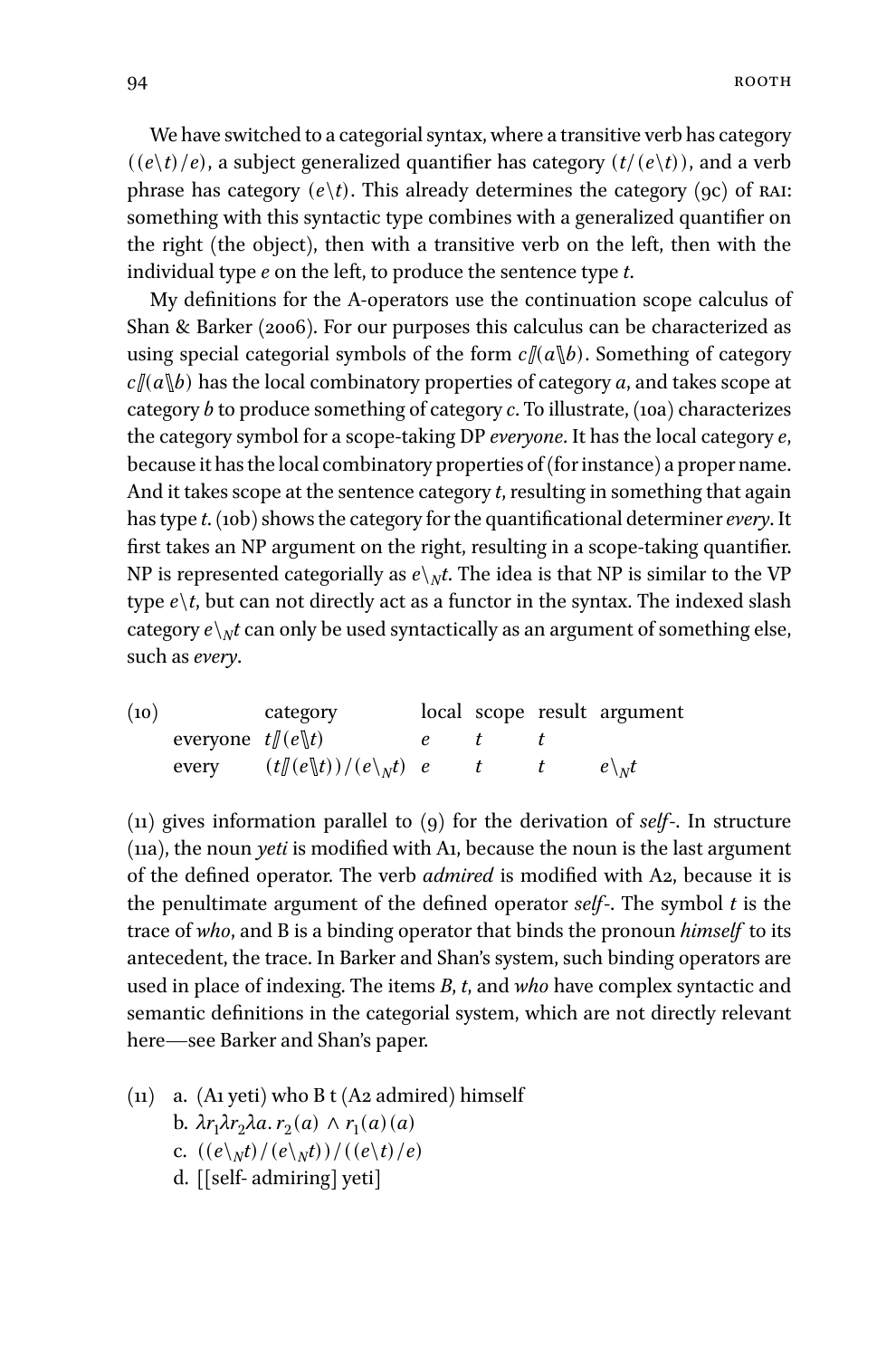The project now is to define the A-operators in a way that mimics the scope relations in the unzipped derivations from Section 2. Look at Figure 6, where the surface position of *yeti* in the zippered derivation corresponds to the trace  $\mathbf{t}_3$ . This trace locally has category NP (categorial type  $e\mathbf{\setminus}_{N}t$ ). The moved phrase takes scope at NP. So the type for [A1 yeti] is of the form  $c\mathcal{U}((e\setminus_N t)\mathcal{U}(e\setminus_N t))$ , and the type for this use of A1 is of the form  $(c \mathcal{U}((e \setminus_N t) \mathcal{U}(e \setminus_N t)) / (e \setminus_N t)$ , with the argument of A1 added to the right. What is the result type *c*? Earlier I said that the A-operators would derive also the syntactic category of the defined word. To achieve this, the right choice for *c* is  $(e\setminus_N t)/(e\setminus_N t)$ , reflecting the fact that [selfadmiring] takes an NP argument on the right and also creates an NP. To control the derivation, I will instead use  $(e\mathcal{h}_N t)/_1 (e\mathcal{h}_N t)$ , with the subscript marking the last argument of the defined word. The category for this use of A1 is recorded in the line *self*- in (12). A1 as used in (9a) has simpler types. The argument category is the subject, and has type  $e$  rather than  $e\mathord{\scriptstyle\backslash_{N}} t.$  The scope is type  $t$  rather than  $e\!\setminus_{N}\!t$ . And since  $\operatorname{RAI}$  takes its last argument on the left, the result type is  $e\!\setminus_{1}\!t$ . See the line RAI in  $(12)$ .

(12)   
 self- 
$$
((e\psi)/e\psi)/e(\psi)/e(\psi)/e\psi)
$$
  $/(e\psi)/e\psi$   
 RAI  $((e\psi)/e\psi)/e$ 

In schematizing the category of A1, there are three dimensions. There is an argument type  $\alpha$ , which for  $\mathit{self}$  is  $e\setminus_N t$  and for  $\texttt{RAI}$  is  $e$ . There is a scope type *β*, which for  $self$  is  $e \setminus Nt$  and for  $RA$ I is  $t$ . And finally, we allow the defined word to take its last argument on the right (like *self* -) or on the left like rai. This results in the schematized categories  $A_{l_L}$  and  $A_{l_R}$ , as defined in (13).  $\alpha$  and *β* are type variables which can be instantiated with any categorial syntactic type.

$$
\begin{array}{cc}\n\text{(13)} & \text{A}_{1_R} & \left( \frac{\beta}{1} \alpha \right) \frac{\pi}{\alpha} \\
\text{A}_{1_L} & \left( \frac{\alpha \cdot \beta}{\beta} \frac{\pi \cdot \alpha}{\beta} \right) / \alpha\n\end{array}
$$

Following the plan of the derivations in Section 2, A2 should always scope directly above A<sub>1</sub>—or technically, it should scope above  $\beta/1\alpha$ , corresponding to a defined word that takes its final argument on the right. Or it should scope above  $\alpha \setminus \beta$ , corresponding to a final argument on the left. Independently, the defined word could take its penultimate argument either on the left or on the right. This results in four schematized definitions for A2, as given in (14). To explain the notation, a word defined using  $A_{2_{LR}}$  takes its penultimate argument on the right (indicated with R), and takes its final argument on the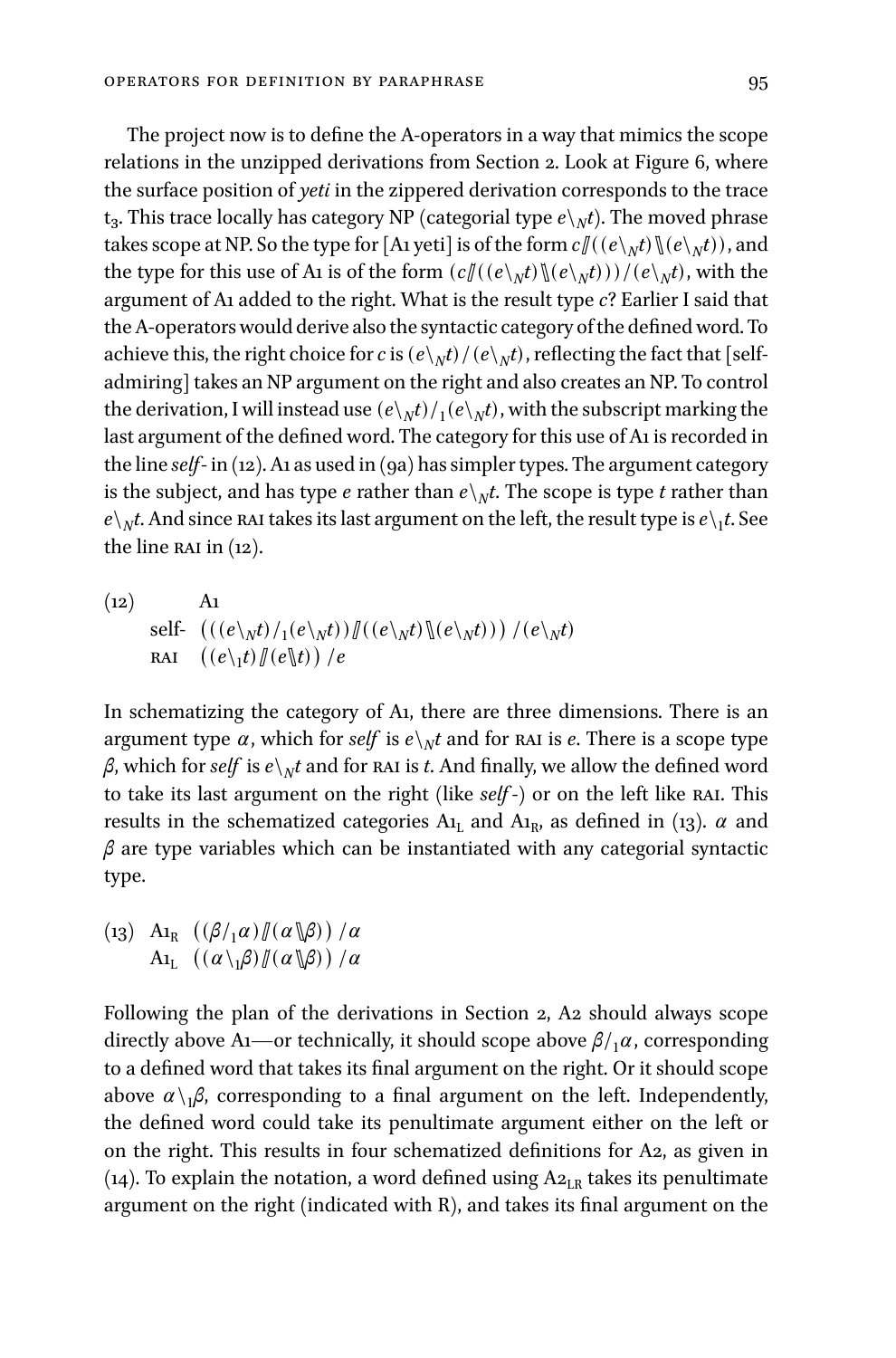left (indicated with L).  $a_{\rm 1}$  is a type variable corresponding to the final argument of the defined word, and  $a_2$  is a type variable corresponding to the penultimate argument. As before *β* is the result type.

$$
(14) \begin{array}{l} \text{A2}_{RR} \end{array} \begin{array}{l} \left( ((\beta/_{1}\alpha_{1})/_{2}\alpha_{2}) \mathbb{I}(\alpha_{2}\mathbb{I}(\beta/_{1}\alpha_{1})) \right) / \alpha_{2} \\ \text{A2}_{LR} \end{array} \begin{array}{l} \left( ((\alpha_{1}\mathbf{1}_{1}\beta)/_{2}\alpha_{2}) \mathbb{I}(\alpha_{2}\mathbb{I}(\alpha_{1}\mathbf{1}_{1}\beta)) \right) / \alpha_{2} \\ \text{A2}_{RL} \end{array} \begin{array}{l} \left( (\alpha_{2}\mathbf{1}_{2}\beta/_{1}\alpha_{1}) \right) \mathbb{I}(\alpha_{2}\mathbb{I}(\beta/_{1}\alpha_{1}))) / \alpha_{2} \\ \text{A2}_{LL} \end{array}
$$
\n
$$
\begin{array}{l} \text{A2}_{LL} \end{array}
$$

The semantics of the A-operators is simple. Let  $\sigma$  be the function that maps syntactic to semantic types. For instance, for the transitive verb type.  $\sigma(((e\backslash t)/e))$  $=$  *eet* and for an ordinary subject quantifier,  $\sigma((t/(e\setminus t))) = (et)t$ . In general, a continuation scope type  $c\mathcal{J}(a\backslash b)$  has a semantic type  $(\sigma(a)\sigma(b))\sigma(c)$ . For instance, the lexical continuation quantifier *someone* has syntactic type  $t/(e\mathbf{k}t)$ , and the denotation  $\lambda P\exists x$ . **person**(*x*)  $\wedge P(x)$  of semantic type (*et*)*t*. The continuation scope calculus is set up so that the denotation of a phrase of type  $c\mathcal{J}(a\mathcal{J}b)$  gets applied to the abstract of type  $\sigma(a)\sigma(b)$  that is obtained by binding with lambda a variable of type  $\sigma(a)$  in the local position of the phrase. The binding takes place at a scope level of type *b*.

Since A<sub>1R</sub> has syntactic type  $((\beta/\gamma a) / \gamma (\alpha \setminus \beta)) / \alpha$ , its denotation should have type  $(σ(α)((σ(α)σ(β))σ(β))$ . The initial argument of type  $σ(α)$  corresponds to the phrase of type  $\alpha$  that is modified by  $A_{1R}$ , such as *yeti* in the case of the definition of *self*-. We are not really interested in the semantics of *yeti*—we just want the derivation to pick up its syntactic and semantic type. Looking back to Section 2, a variable of the right type in the local position of *yeti* should be bound with lambda. Since the work of binding is already done by the continuation scope calculus, we obtain the simple denotations for the A-operators as projection functions in (15). The other varieties of A1 and A2 are identical in the semantics.

(15) *syntax* A<sub>1R</sub>  $((\beta/\beta)\,/\,\alpha)(\alpha\,\beta)) / \alpha$  $A_{2_{RR}} \quad (((\beta/_{1}\alpha_{1})/_{2}\alpha_{2})/(\alpha_{2}\mathcal{A}(\beta/_{1}\alpha_{1})))/\alpha_{2}$ 

> *semantics*  $\lambda x_{\sigma(\alpha_1)} \lambda k_{\sigma(\alpha_1)\sigma(\beta)}$ .  $k_{\sigma(\alpha_1)\sigma(\beta)}$  $A2_{RR}$   $\lambda x_{\sigma(\alpha_2)}\lambda k_{\sigma(\alpha_2)\sigma(\alpha_1)\sigma(\beta)}$ .  $k_{\sigma(\alpha_1)\sigma(\alpha_1)\sigma(\beta)}$

With these definitions, definitions by paraphrase can be obtained systematically. (16a) is the source for the definition by paraphrase of *self*-.  $A_{1R}$  and  $A_{2RR}$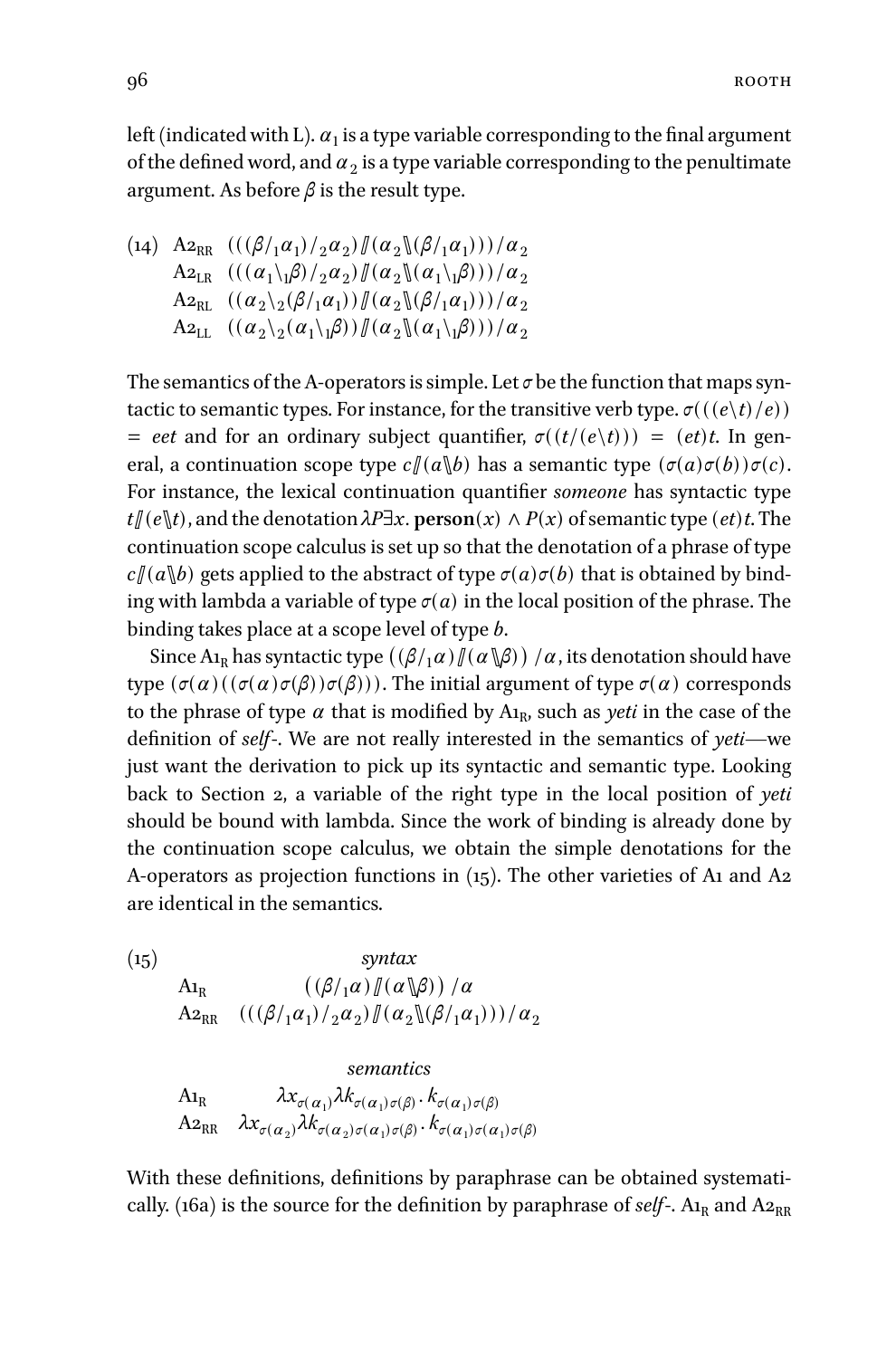are used because *self*- takes both of its argments on the right. Running the derivation results in the syntactic type (16b), or (16d) after erasure of slash indices, and the semantics (16c). The derived lexical entry for *self*- is the syntax (16d) paired with the semantics (16c). With *self*- defined in this way, (17a) has the semantics (17b). As required in the problem statement from Section 1, this is also the semantics of (17c). Naturally, we also get equivalence when the alternative phrasings are embedded, as in (18).

- (16) a.  $(A_{1_{RR}}$  yeti) who B t  $(A_{2_{RR}}$  admired) himself b.  $(((e\gamma t)/e\gamma t)/(e\gamma t)/e)$  $c. \lambda r_1 \lambda r_2 \lambda a. r_2(a) \wedge r_1(a) (a)$ d.  $((e\gamma_M t)/(e\gamma_M t))/(e\gamma_H t)e$
- (17) a. self-admiring yeti b.  $\lambda a_e$ . yeti $(a_e) \wedge$  admire $(a_e, a_e)$ c. yeti who B t admires himself
- (18) a. Every self- admiring yeti admires Justin. b.  $\forall x_e$   $\text{yeti}(x_e) \land \text{admire}(x_e, x_e) \rightarrow \text{admire}(x_e, j)$ c. Every yeti who B t admires himself admires Justin.

 $(19)$ – $(20)$  run through the phrase orders that are derived using the different operators. Four categories are derived in (19), and these result in the four surface orders for*self-admiring yeti* that are seen in (20). The semantics in each case is as in  $(17)$ . These four lexical entries illustrate that the A-operators derive both a semantics and a parallel categorial syntax for the defined word.

- (19) self<sub>RR</sub> A1<sub>R</sub> yeti who B t A2<sub>RR</sub> admired himself  $((e\gamma_M t)/(e\gamma_M t))/(e\gamma_t e)$  $\text{self}_{\text{LR}}$  A<sub>1</sub> yeti who B t A<sub>2<sub>LR</sub> admired himself  $((e\backslash t)/e)\backslash((e\backslash_N t)\backslash(e\backslash_N t))$ </sub>  $\text{self}_{\text{\tiny{RL}}}$  A<sub>1</sub> yeti who B t A<sub>2<sub>RL</sub></sub> admired himself  $((e\backslash_{N}t)/(e\backslash_{N}t))/((e\backslash t)/e)$  $\text{self}_{\text{LL}}$  A<sub>1</sub> yeti who B t A<sub>2<sub>LL</sub></sub> admired himself  $((e\backslash t)/e)\backslash((e\backslash_{N}t)\backslash(e\backslash_{N}t))$
- $(20)$  a. self<sub>RR</sub> admiring yeti b. yeti sel $f_{LR}$  admiring c. admiring self $_{\rm RL}$  yeti d. yeti admiring self $_{\rm LL}$

Additional arguments work the same way. (21) defines the four versions of A3, and (22a) is the source structure for defining RAI. Running a syntactic and semantic derivation results in the syntactic type (22b), and the semantics (22c).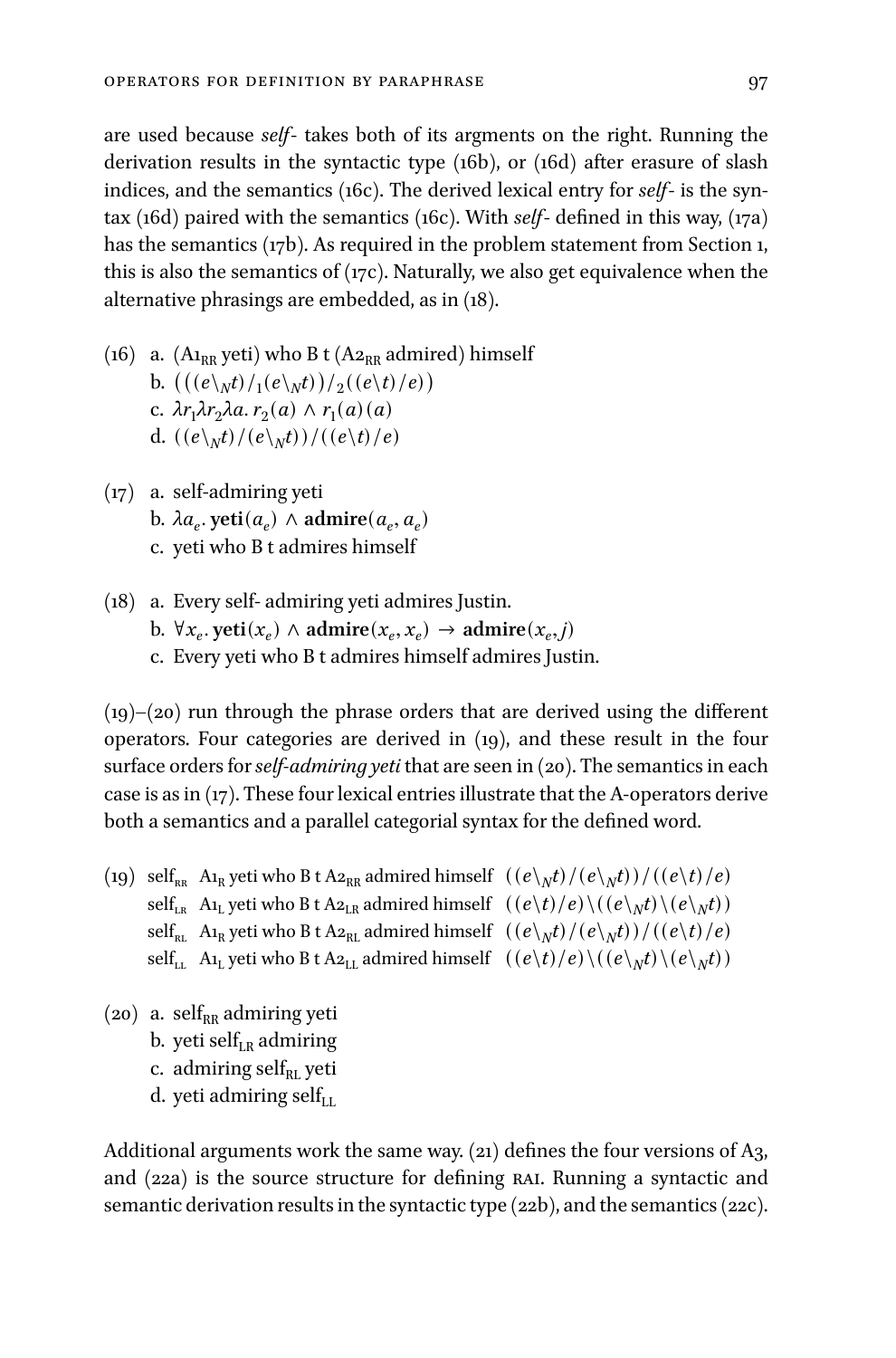Erasing indices in  $(22b)$  results in  $(22d)$ , which paired with  $(22c)$  is the syntactic and semantic lexical entry for rai.

$$
(21) \quad A_{3RR} \quad (((\beta/2\alpha_2)/3\alpha_3) || (\alpha_3 || (\beta/2\alpha_2)))/\alpha_3 A_{3LR} \quad (((\alpha_2 \lambda_2 \beta)/3\alpha_3) || (\alpha_3 || (\alpha_2 \lambda_2 \beta)))/\alpha_3 A_{3RL} \quad ((\alpha_3 \lambda_3 (\beta/2\alpha_2)) || (\alpha_3 || (\beta/2\alpha_2)))/\alpha_3 A_{3LL} \quad ((\alpha_3 \lambda_3 (\alpha_2 \lambda_2 \beta)) || (\alpha_3 || (\alpha_2 \lambda_2 \beta)))/\alpha_3
$$

(22) a. (A<sub>L</sub> Justin) (A<sub>2<sub>LL</sub></sub> admired) (A<sub>3<sub>LR</sub></sub> somebody)  
b. 
$$
\left( \left( \frac{e\cdot t}{e} \right) e \right) \frac{2}{2} \left( e \right) f \right) / \frac{3}{3} \left( f \left( e \right) f \right)
$$
  
c.  $\lambda r \lambda r_1 \lambda r_2 \cdot r \left( \lambda r_3 \cdot r_1(r_3) (r_2) \right)$   
d.  $\left( \frac{((e\cdot t)/e) \cdot (e\cdot t)}{(f\cdot (e\cdot t))} \right)$ 

## **4** *Want-VP* **and** *Want-DP*

The problems involving *want* require an intensional semantics, since the basic and derived versions of *want* are intensional. (23) illustrates an intensional version of the categorial system, with world variables added to basic relations. As in Section 1,  $\text{sleep}(v, j)$  is understood as "*j* sleeps in world *v*", and  $D(w, j, v)$ is understood as "world *v* is a buletic alternative for individual j in world *w*". As shown in the lexical entries of (23c), the last argument of any lexical entry is a world. To match worlds, for any functor category, this world is supplied as an argument of each argument.

(23) a. B Justin wanted himself to be asleep  $b. \lambda w \forall v. D(w, j, v)$  → **sleep**(*ν*, *j*) c. sleep  $(e\backslash t)$  *λxλw*. sleep $(w, x(w))$ want  $(e\backslash t)/t$   $\lambda p\lambda x\lambda w. \forall vD(w, a(w), v) \rightarrow p(v)$ Justin e *λw*. *j*

Adding intensionality does not necessitate any adjustment in the A-operators. (24a) is the source structure for defining the VP-embedding *want*. A derivation for this structure produces the syntactic category  $(24a)$ , or  $(24d)$  after erasure of indexes, and the semantics (24c). The new lexical entry for *want* is (24d) paired with (24c). Using this in (24e) results in the same semantics as in (23).

\n- (24) a. (A1 Justin) wanted himself (A2 to be asleep) b. 
$$
((e \setminus_1 t) / (e \setminus t))
$$
\n- c.  $\lambda r \lambda x \lambda w \forall v$ .  $D(w, x(w), v) \rightarrow r(x)(v)$
\n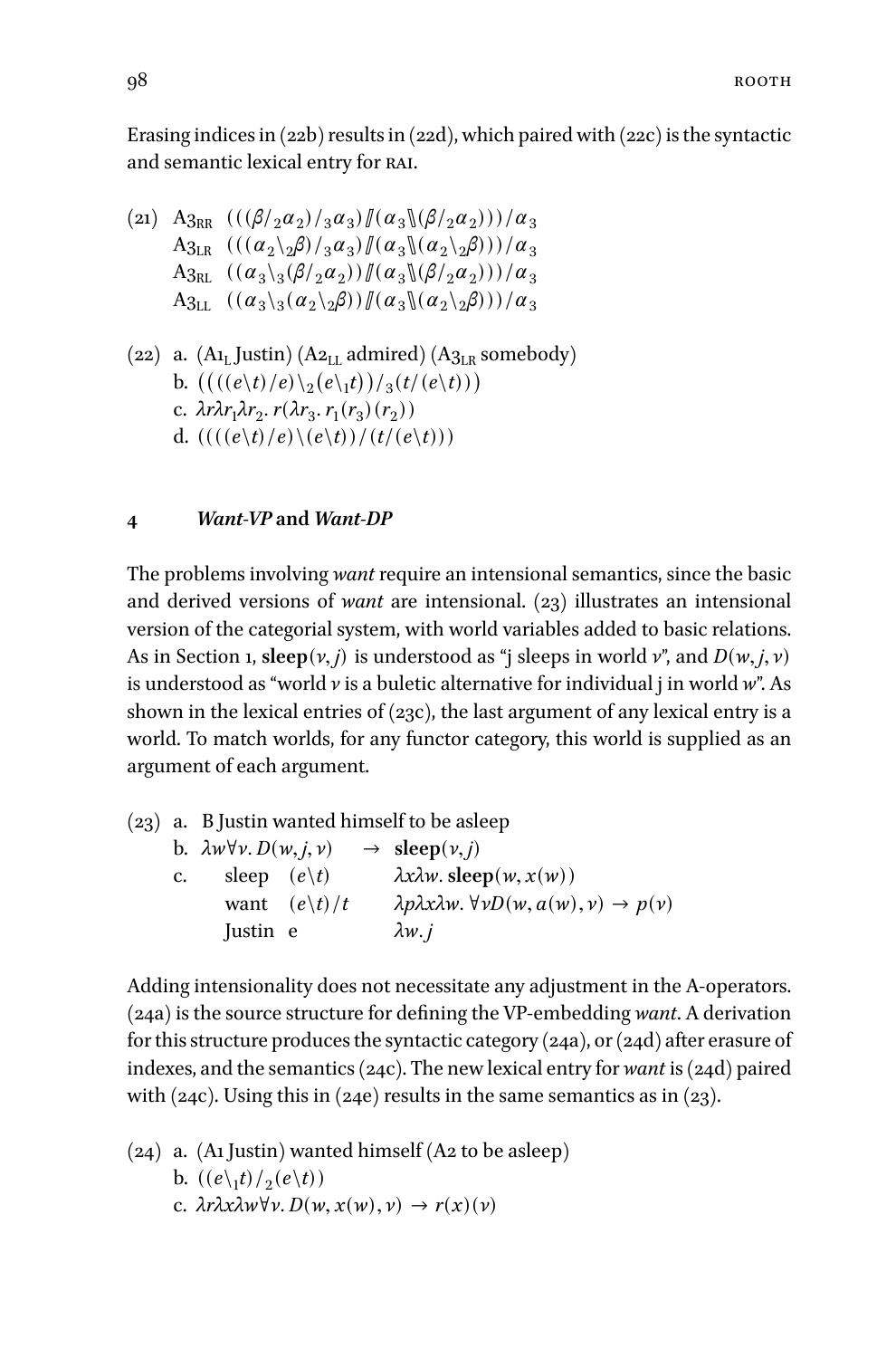- d.  $((e\backslash t)/(e\backslash t))$
- e. Justin wanted to be asleep.

For DP-embedding *want*, there is an additional complexity. Assuming we are looking for a version of *want* that combines with an ordinary quantifier of category  $(t/(e \backslash t))$ , it is necessary to fit this into the derivation. This can be done with an intensional version of the RAI operator.  $(z_5)$  shows the derivation for defining DP-embedding *want*.

 $(25)$  a. (A2 Justin) wanted to have RAI (A1 a duck) b.  $((e\_1 t)/2(t/(e\_t)))$ c.  $\lambda r \lambda r_1 \lambda w \forall v. D(w, r_1(w), v) \rightarrow r(\lambda r_3 \lambda w. \text{ have}(w, r_1(w), r_3(w)))$ d.  $((e\backslash t)/(t/(e\backslash t)))$ 

In the following way, the A-operators encapsulate a process of defininition by paraphrase. Starting from categorial grammar (i.e. a lexicon) that derives the paraphrase, and a target syntax for the word that is to be defined, one or more operators that correspond to the target syntax are inserted in the paraphrase. Solving for a derivation produces a semantics for the defined word in the form of a lambda term, and a syntax in the form of a categorial label. Transforming the latter trivially (by deleting slash indices) produces the syntactic categorial label for the defined word.

This process can actually be executed computationally using Barker and Shan's derivation calculator for continuation categorial grammar (Barker & Shan 2005). Source files for my derivations are included in Rooth (2014). The lexical items, operators, and results differ only notationally from those presented here.

#### **5 Discussion**

The operators from Section 3 provide a generic solution to the paraphrase problems posed in Section 1. Starting from a grammar that generates the syntax and semantics of the paraphrase, the syntax and semantics of the target lexical item are derived formally.

The method gives a systematic way of solving a class of problems that are frequently posed in semantics classes—one can hope that their being automatically solvable will not undermine the interest and utility of such problems. Equally, the method can be used to address problems that come up in research, in a way that is guaranteed in virtue of the formal methodology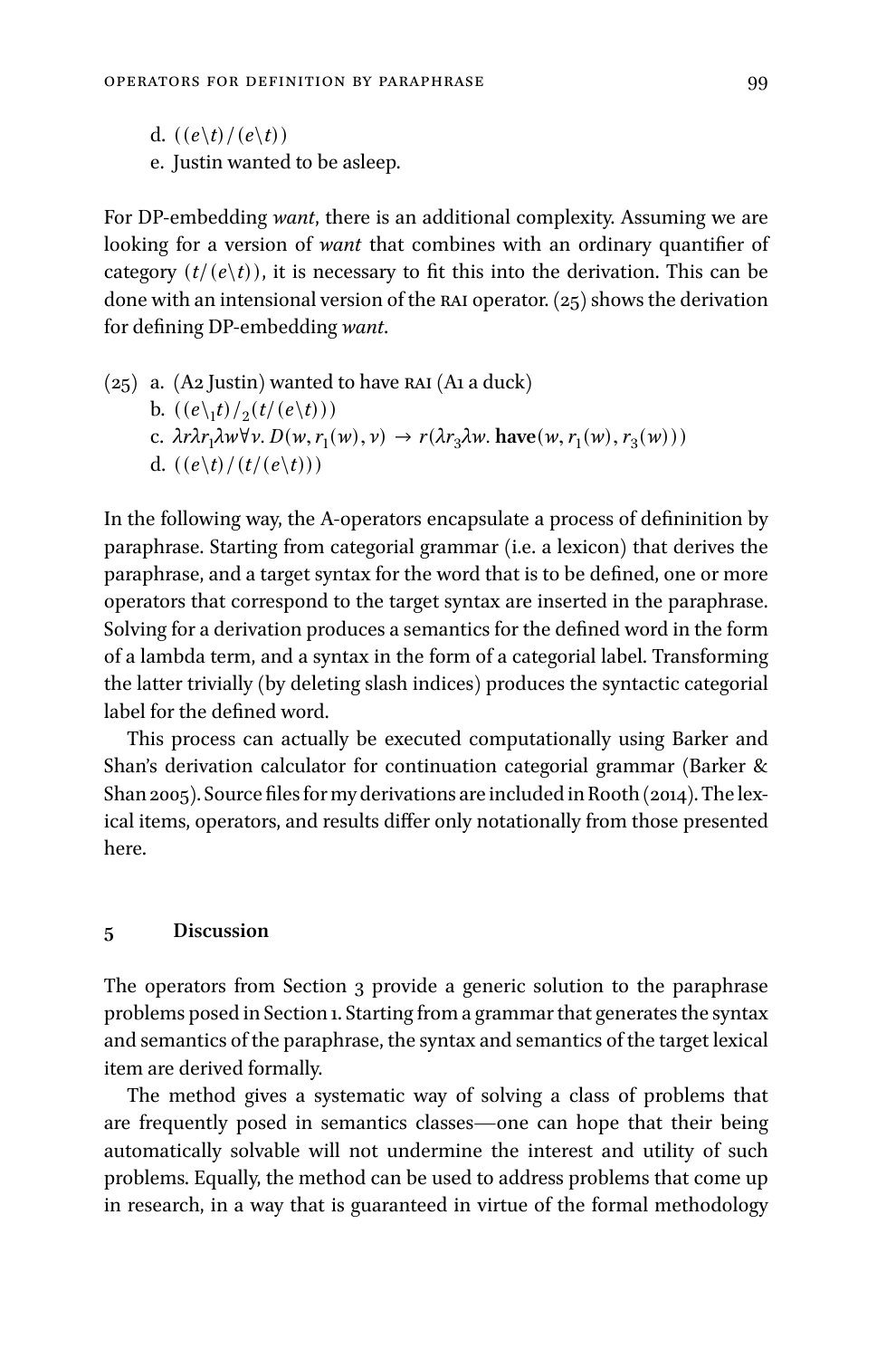to get the technical minutae right. Certainly, definitions with the complexity of the definition of DP-embedding *want* in (25c) are frequently erroneous in some minor technical way, even in publications.

It came out in Section 2 that it is possible to think of the lexical entries that are derived by the scoping method syntactically, as providing a syntactically structured lexical entry for the target word that is in a certain way parallel to the syntax and compositional semantics of the paraphrase. In this there are general connections with theoretical models that employ syntactically structured derivations for surface words, such as generative semantics (McCawley 1976) and distributed morphology (Halle & Marantz 1993; Harley 2012). There is a more specific connection with the proposal in Hale and Keyser (1993; 2002) that some lexical items have a clause-like internal syntax that is generated in the lexicon. To explore connections with these theoretical approaches in morphology, one could try to cast the A-operators as null affixes that are involved in morphological and/or syntactic derivations.

#### **References**

- Abusch, Dorit (2012): "Circumstantial and temporal dependence in counterfactual modals". *Natural Language Semantics* 20.3, 273–297.
- Barker, Chris (2007): "Parasitic scope". *Linguistics and Philosophy* 30.4, 407–444.
- Barker, Chris & Chung-chieh Shan (2005): *Reference parser for: explaining crossover and* superiority as left to right evaluation. URL: [http://semanticsarchive.net/Archive/](http://semanticsarchive.net/Archive/TI1M2UxN/) [TI1M2UxN/](http://semanticsarchive.net/Archive/TI1M2UxN/).
- Champollion, Lucas & Josh Tauberer & Maribel Romero (2007): *The Penn Lambda Calculator. Pedagogical Software for Natural Language Semantics*. In: King, Tracy Holloway & Emily M. Bender eds.: Proceedings of the GEAF 2007 Workshop, July 13-15 2007. CSLI On-line Publications. URL: [http://ling.upenn.edu/ champoll/lambda-geaf](http://ling.upenn.edu/penalty @M  champoll/lambda-geaf.pdf) [.pdf](http://ling.upenn.edu/penalty @M  champoll/lambda-geaf.pdf).
- Champollion, Lucas & Josh Tauberer & Maribel Romero & Dylan Bumford (2013): *The lambda calculator for students and teachers of natural language semantics.* URL: [http://github.com/dylnb/LambdaCalculator.](http://github.com/dylnb/LambdaCalculator)
- Hale, Ken & Samuel J. Keyser (1993): "On argument structure and the lexical expression of syntactic relations". In: Hale, Ken & Samuel J. Keyser, eds.: *The View from Building 20*. Cambridge: MIT Press.
- Hale, Ken & Samuel J. Keyser (2002): *Prolegomenon to a Theory of Argument Structure*. Cambridge: MIT Press.
- Halle, Morris & Alec Marantz (1993): "Distributed morphology and the pieces of inflection". In: Hale, Ken & Samuel J. Keyser, eds.: *The View from Building 20*. Cambridge, MA: MIT Press, 111–176.